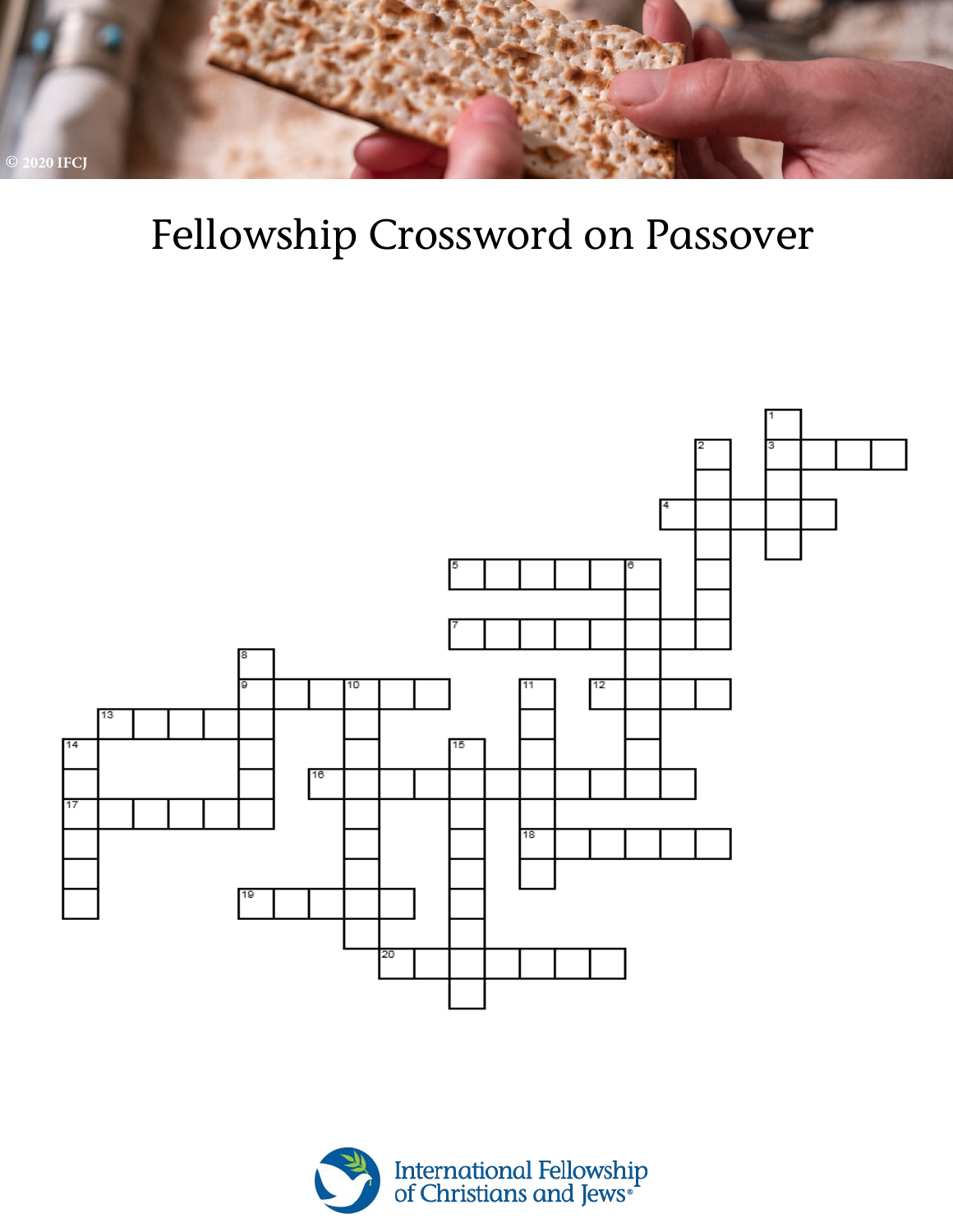#### **Across**

- **3** Required Passover sacrifice
- **4** Moses'brother who "spoke"for him
- **5** Sister who cared for baby Moses
- **7** Text used to tell the Passover story
- **9** The fift cup of wine at the Seder is for the prophet\_\_\_\_
- **12** River that Moses turned to blood
- **13** Man God-summoned to redeem Israel
- **16** Where God first appeared to Moses
- **17** Unleavened bread eaten during Passover
- **18** book of the bible where the first Passover is recorded
- **19** Ritual meal eaten during Passover
- Mixture of apples, nuts, and wine **20**

#### **Down**

- **1** What Israelites were required to smear on their doorframes
- Ancient Egyptian king **2**
- **6** Group of women who saved the Hebrew babies
- Hebrew word for Passover **8**
- **10** "Next Year in\_\_\_\_!"
- **11** God sent ten of these
- Why the Israelites came and seettled in Egypt **14**
- **15** the tenth plague was death of the\_\_\_\_

### WORD LIST

| AARON               | <b>FAMINE</b>    | LAMB            | <b>NILE</b>    |
|---------------------|------------------|-----------------|----------------|
| <b>BLOOD</b>        | FIRST BORN       | <b>MATZAH</b>   | <b>PESACH</b>  |
| <b>BURNING BUSH</b> | HAGGADAH         | <b>MIDWIVES</b> | <b>PHARAOH</b> |
| ELIJAH              | <b>HAROSET</b>   | <b>MOSES</b>    | <b>PLAGUES</b> |
| XODUS               | <b>JERUSALEM</b> | <b>MIRIAM</b>   | <b>SEDER</b>   |

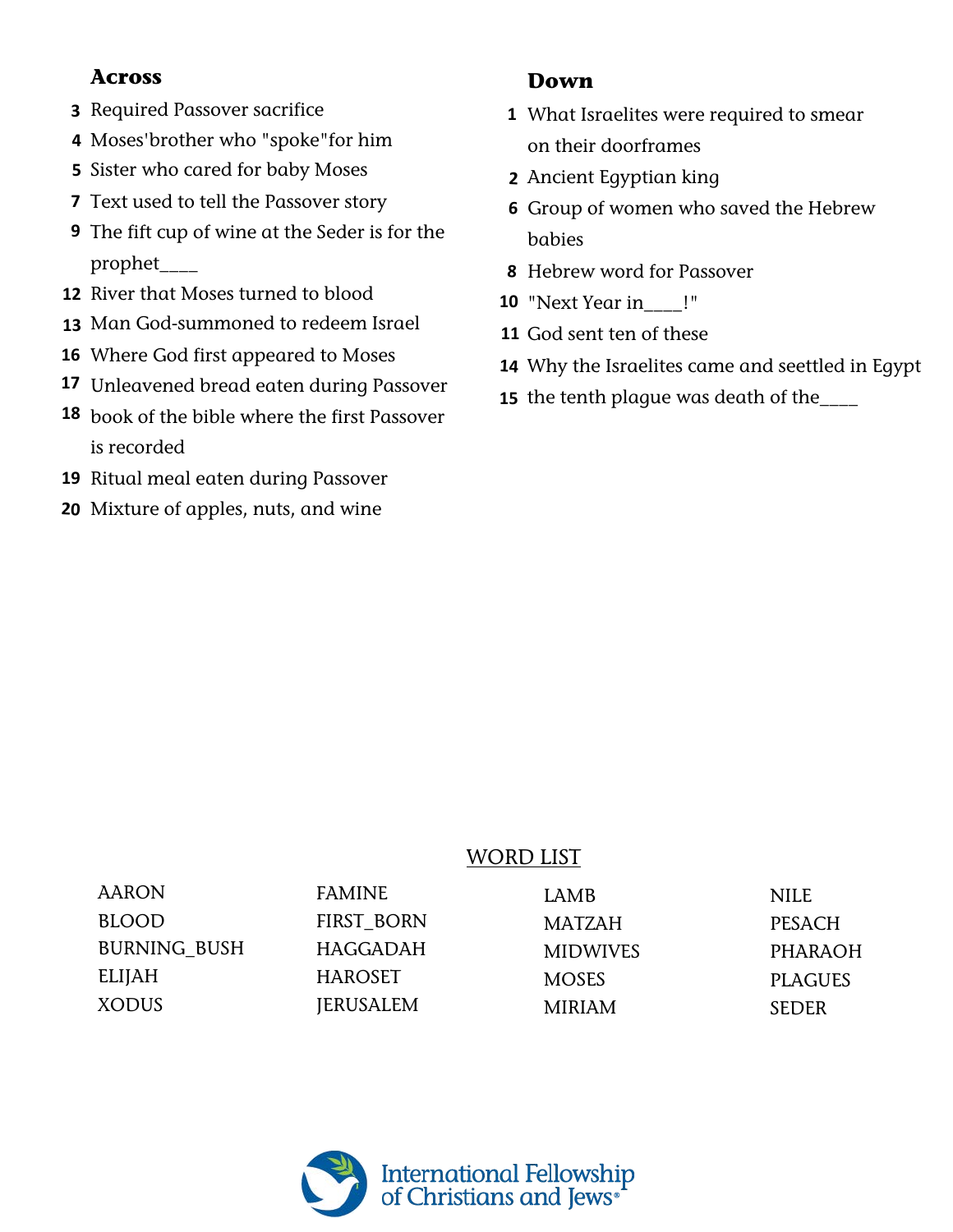## Passover Answer Key



#### WORD LIST

| <b>FAMINE</b>    | LAMB            |
|------------------|-----------------|
| FIRST BORN       | <b>MATZAH</b>   |
| <b>HAGGADAH</b>  | <b>MIDWIVES</b> |
| <b>HAROSET</b>   | <b>MOSES</b>    |
| <b>JERUSALEM</b> | <b>MIRIAM</b>   |
|                  |                 |

NILE PESACH PHARAOH PLAGUES SEDER



International Fellowship<br>of Christians and Jews\*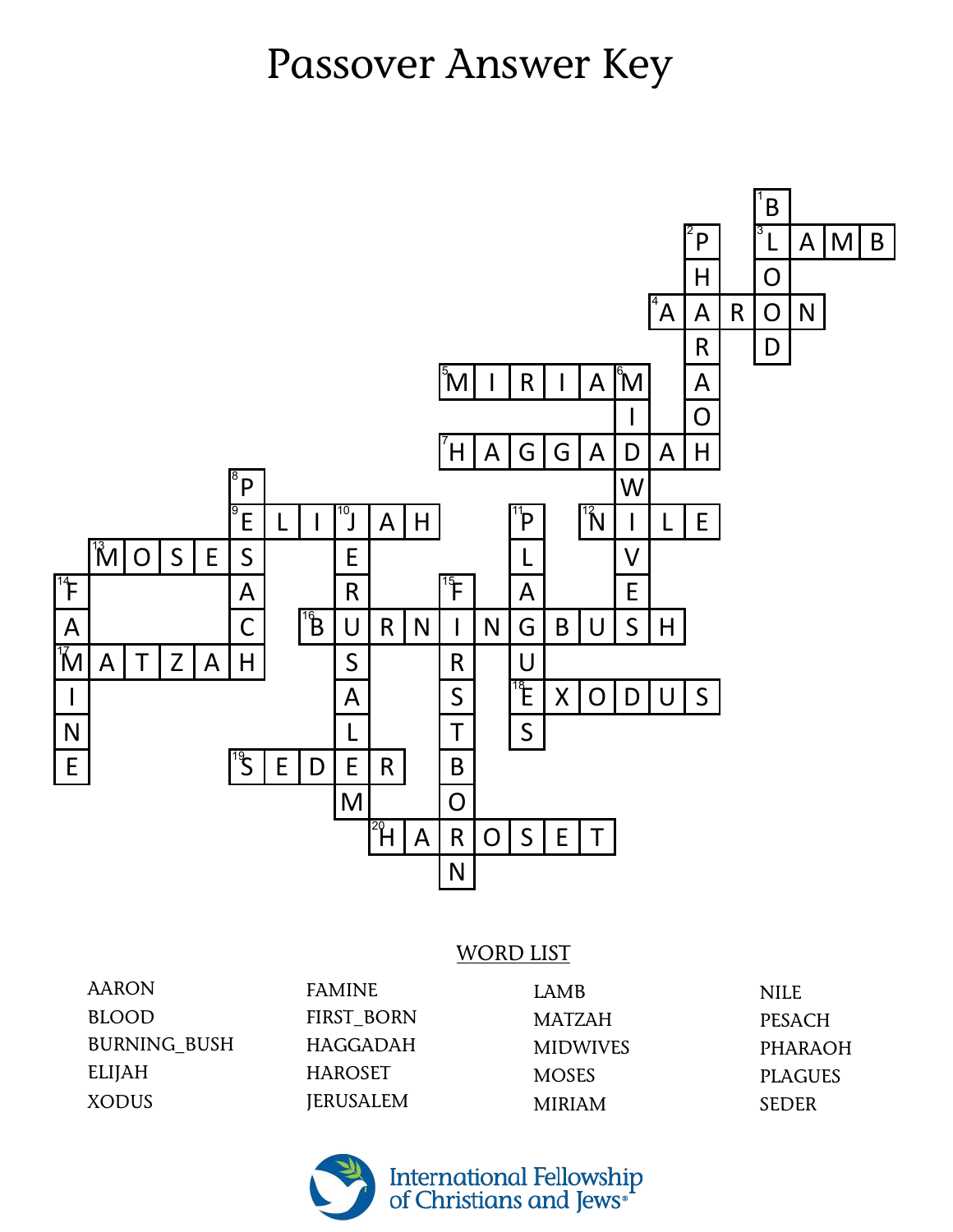

### Fellowship Word Search on Passover

| $\mathbf{V}$              | $\bf{B}$     | $\mathbf R$ | ${\bf E}$             | $\mathbf{V}$ | $\mathbf{o}$          | $\mathbf S$  | $\mathbf S$  | $\mathbf{A}$          | ${\bf P}$             | $\mathbf G$           | D                         | $\mathbf{V}$              | $\bf{B}$                  | $\mathbf S$  | <b>WORD LIST</b>                                                                            |
|---------------------------|--------------|-------------|-----------------------|--------------|-----------------------|--------------|--------------|-----------------------|-----------------------|-----------------------|---------------------------|---------------------------|---------------------------|--------------|---------------------------------------------------------------------------------------------|
| $\mathbf S$               | $\mathbf S$  | $\mathbf I$ | $\mathbf D$           | $\mathbf{o}$ | $\mathbf{I}$          | T            | $\mathbf M$  | $\boldsymbol{\rm{A}}$ | T                     | Z                     | $\boldsymbol{\mathsf{A}}$ | $\mathbf H$               | $\mathbf{L}$              | $\mathbf R$  | <b>MATZAH</b><br><b>SACRIFICE</b>                                                           |
| $\mathbf U$               | D            | $\mathbf F$ | T                     | ${\bf A}$    | $\mathbf H$           | $\bf{B}$     | $\mathbf{s}$ | ${\bf E}$             | J                     | $\mathbf I$           | $\boldsymbol{\mathrm{X}}$ | $\mathbf E$               | $\boldsymbol{\mathrm{X}}$ | E            | <b>EGYPT</b><br><b>NILERIVER</b>                                                            |
| $\mathbf D$               | $\mathbf H$  | $\mathbf I$ | $\mathbf S$           | T            | $\mathbf{J}$          | $\mathbf{o}$ | $\mathbf G$  | $\mathbf U$           | $\mathbf{o}$          | $\mathbf K$           | $\mathbf C$               | $\mathbf K$               | $\mathbf Y$               | $\mathbf{D}$ | <b>SLAVERY</b><br><b>EXODUS</b>                                                             |
| $\mathbf{o}$              | ${\bf E}$    | $\mathbf R$ | $\mathbf S$           | $\mathbf N$  | ${\bf E}$             | $\mathbf Y$  | $\mathbf A$  | $\mathbf M$           | $\mathbf C$           | $\mathbf I$           | $\mathbf I$               | $\mathbf N$               | $\mathbf R$               | E            | <b>BITTER_HERBS</b><br><b>REDEEMER</b><br><b>PLAGUES</b><br><b>PESACH</b><br><b>HEBREWS</b> |
| $\boldsymbol{\mathrm{X}}$ | $\mathbf B$  | $\mathbf S$ | ${\bf E}$             | $\bf{B}$     | $\mathbf{P}$          | $\mathbf R$  | $\mathbf{o}$ | $\mathbf R$           | $\mathbf F$           | $\mathbf{o}$          | T                         | $\mathbf{o}$              | ${\bf E}$                 | E            |                                                                                             |
| $\mathbf E$               | $\mathbf R$  | T           | $\mathbf T$           | T            | W                     | $\mathbf S$  | $\bf H$      | $\mathbf I$           | $\boldsymbol{\rm{A}}$ | ${\bf P}$             | ${\bf L}$                 | $\mathbf R$               | $\mathbf{V}$              | $\mathbf M$  |                                                                                             |
| $\mathbf Y$               | E            | $\bf{B}$    | $\mathbf{I}$          | $\mathbf{V}$ | ${\bf E}$             | T            | $\mathbf R$  | $\mathbf E$           | ${\bf L}$             | $\mathbf H$           | ${\bf P}$                 | ${\bf A}$                 | ${\bf A}$                 | E            | <b>SEDER</b><br><b>ISRAELITES</b>                                                           |
| $\mathbf H$               | W            | $\mathbf 0$ | ${\bf L}$             | $\mathbf S$  | $\mathbf X$           | $\mathbf C$  | $\mathbf{Z}$ | $\boldsymbol{\rm{A}}$ | $\mathbf R$           | $\mathbf{o}$          | ${\bf P}$                 | $\boldsymbol{\mathsf{A}}$ | $\mathbf L$               | $\mathbf R$  | <b>MOSES</b><br><b>PHARRAOH</b><br><b>LAMB</b><br>FIRST_BORN<br><b>AARON</b>                |
| $\mathbf{V}$              | $\mathbf S$  | $\mathbf R$ | E                     | $\mathbf B$  | $\boldsymbol{\rm{A}}$ | $\mathbf{A}$ | $\mathbf G$  | $\mathbf C$           | $\mathbf M$           | $\bf{B}$              | $\mathbf N$               | Z                         | $\mathbf{s}$              | $\mathbf{I}$ |                                                                                             |
| $\bf{B}$                  | $\mathbf{o}$ | $\mathbf N$ | $\boldsymbol{\rm{A}}$ | $\mathbf S$  | $\mathbf{F}$          | $\mathbf U$  | $\mathbf R$  | $\mathbf{V}$          | $\mathbf S$           | $\mathbf{U}$          | $\mathbf S$               | $\mathbf F$               | $\mathbf{B}$              | Z            |                                                                                             |
| $\mathbf N$               | W            | T           | $\mathbf R$           | $\mathbf I$  | ${\bf E}$             | ${\bf E}$    | $\mathbf P$  | ${\bf E}$             | $\mathbf S$           | $\boldsymbol{\rm{A}}$ | $\mathbf C$               | $\mathbf H$               | $\mathbf{M}$              | $\mathbf{J}$ |                                                                                             |
| $\mathbf{J}$              | $\bf{B}$     | $\mathbf I$ | $\mathbf S$           | $\mathbf S$  | $\mathbf{D}$          | $\mathbf{F}$ | W            | $\mathbf F$           | $\mathbf D$           | $\boldsymbol{\rm{A}}$ | $\mathbf Y$               | $\mathbf M$               | ${\bf A}$                 | $\mathbf{D}$ |                                                                                             |
| $\mathbf I$               | $\mathbf F$  | T           | $\mathbf{I}$          | $\mathbf Y$  | $\mathbf G$           | $\mathbf M$  | $\mathbf G$  | $\mathbf{V}$          | $\mathbf{M}$          | ${\bf E}$             | Z                         | $\mathbf{o}$              | L                         | $\mathbf{J}$ |                                                                                             |
| $\mathbf{o}$              | $\mathbf T$  | $\mathbf R$ | ${\bf E}$             | $\mathbf{V}$ | $\mathbf I$           | $\mathbf R$  | ${\bf E}$    | ${\bf L}$             | $\mathbf I$           | N                     | $\mathbf S$               | $\boldsymbol{\mathrm{X}}$ | $\mathbf G$               | $\mathbf K$  |                                                                                             |